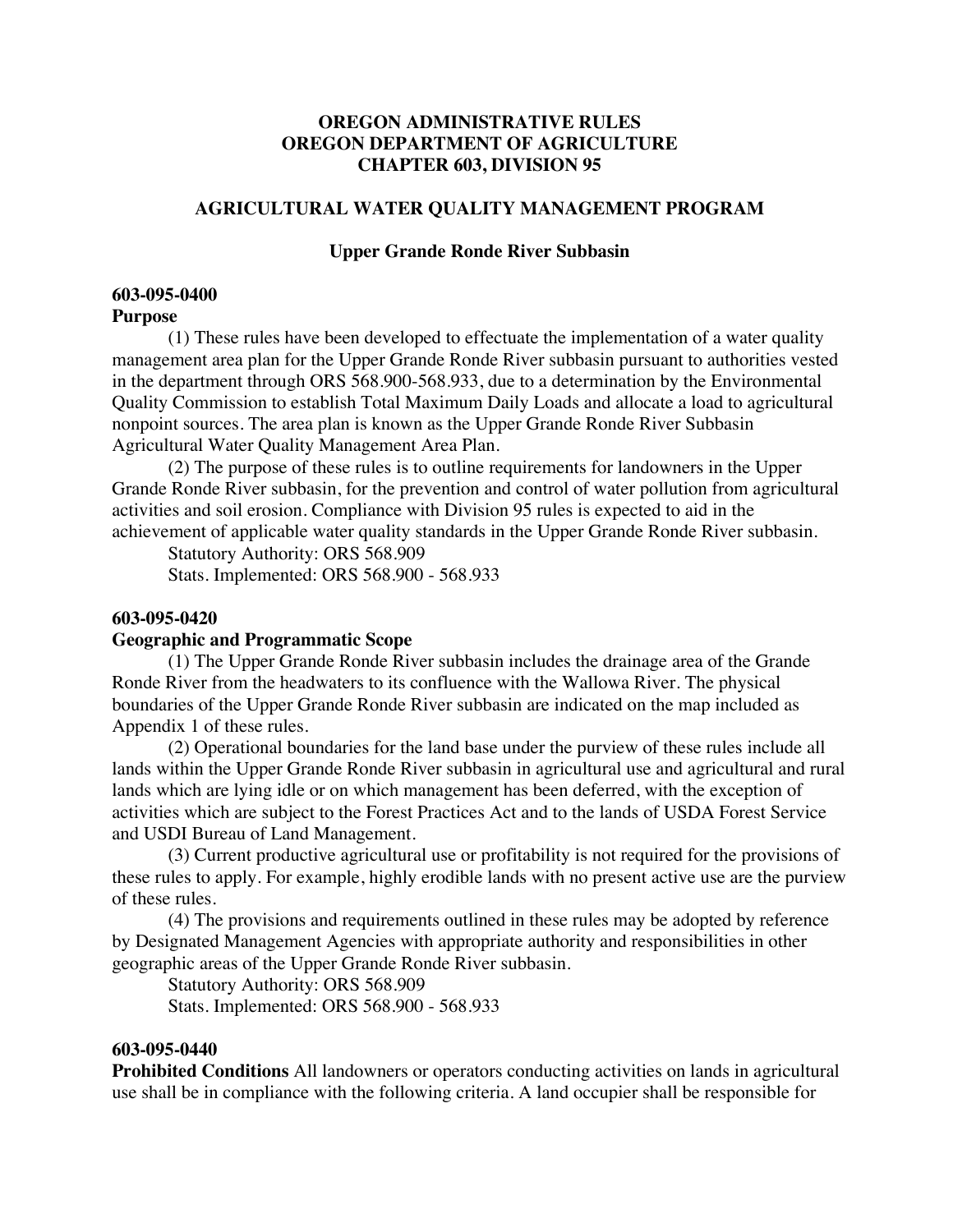only those prohibited conditions caused by activities conducted on land managed by the landowner or occupier. Criteria do not apply to conditions resulting from unusual weather events or other exceptional circumstances, which could not have been reasonably anticipated. Limited duration activities may be exempted from these conditions subject to prior approval by the department.

(1) Soil erosion: By January 1, 2003

(a) No agricultural land management or soil disturbing activity shall cause sheet or rill erosion in excess of the soil loss tolerance factor (T) on cropland, and no agricultural land management or soil disturbing activity shall cause active channel erosion that delivers sediment directly into the waters of the state, or

(b) No agricultural land management or soil disturbing activity shall exceed an alternative standard, approved by the Department, that assures protection of water quality, or

(c) No agricultural land management or soil disturbing activity shall cause a discharge of sediment to the waters of the state in excess of water quality standards.

(2) By January 1, 2003 no agricultural land management or soil disturbing activity shall cause streambanks to breakdown, erode, tension-crack, shear or slump beyond the level that would be anticipated from natural disturbances given existing hydrologic characteristics.

(3) By January 1, 2003 nutrient application rates and timing shall not exceed specific crop requirements. Crop requirements will be based on recommendations from the best available data applicable to a specific site.

(4) By January 1, 2003 construction and maintenance of surface drainage field ditches shall not result in sediment delivery to waters of the state from soil erosion caused by excessive channel slope, unstable channel cross-section or placement of disposed soils.

(5) By January 1, 2003 agricultural activities shall allow the development of riparian vegetation to control water pollution by providing control of erosion, filtering of sediments and nutrients, moderation of solar heating, and infiltration of water into the soil profile. Evaluation of riparian vegetation development will consider site-specific capabilities and anticipated levels of natural disturbance. Where cropping or resource protection activities have occurred, an adequate vegetative buffer or equally effective pollution control practice must be in place.

(6) Waste discharges: Effective upon adoption of these rules:

(a) No person conducting agricultural land management or earth disturbing practices shall cause pollution of any waters of the state or place or cause to be placed any wastes in a location where such wastes are likely to escape or be carried into the waters of the state by any means.

(b) No person conducting agricultural land management or earth disturbing practices shall discharge any wastes into any waters of the state if the discharge reduces the quality of such waters below the water quality standards established by rule by the Environmental Quality Commission.

(c) No person conducting agricultural land management or earth disturbing practices shall violate the conditions of any waste discharge permit issued pursuant to ORS 468B or ORS 568.

Statutory Authority: ORS 568.912

Stats. Implemented: ORS 568.900 - 568.933

# **603-095-0460**

# **Complaints and Investigations**

(1) When the department receives notice of an apparent occurrence of agricultural pollution through a written complaint, its own observation, notification by another agency, or by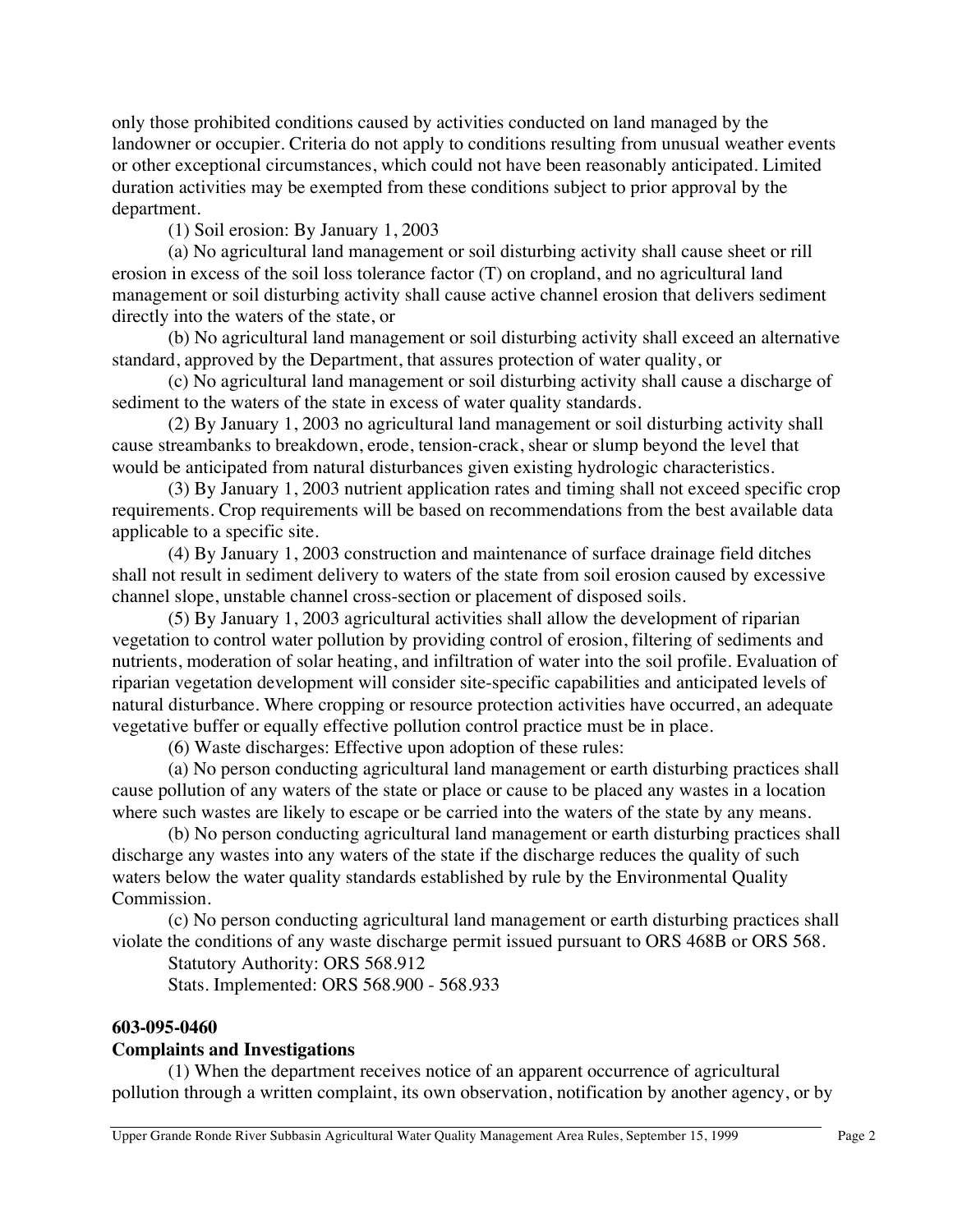other means, the department may conduct an investigation. The department may, at its discretion, coordinate inspection activities with the appropriate Local Management Agency.

(2) Each notice of an apparent occurrence of agricultural pollution shall be evaluated in accordance with the criteria in ORS 568.900 to 568.933 or any rules adopted thereunder to determine whether an investigation is warranted.

(3) Any person allegedly being damaged or otherwise adversely affected by agricultural pollution or alleging any violation of ORS 568.900 to 568.933 or any rules adopted thereunder may file a complaint with the department.

(4) The department will not evaluate or investigate a complaint filed by a person under section (3) unless the complaint is in writing, signed and dated by the complainant and indicates the location and description of:

(a) The property and/or waters of the state allegedly being damaged or impacted; and

(b) The property allegedly being managed under conditions violating criteria described in ORS 568.900 to 568.933 or any rules adopted thereunder.

(5) As used in section (4), "person" does not include any local, state or federal agency.

(6) Notwithstanding OAR 603-095-0460, the department may investigate at any time any complaint if the department determines that the violation alleged in the complaint may present an immediate threat to the public health or safety.

(7) Actions based on investigation findings: If the department determines that a violation of ORS 568.900 to 568.933 or any rules adopted thereunder has occurred, the landowner shall be subject to the enforcement procedures of the department outlined in OARs 603-090-0060 through 603-090-0120.